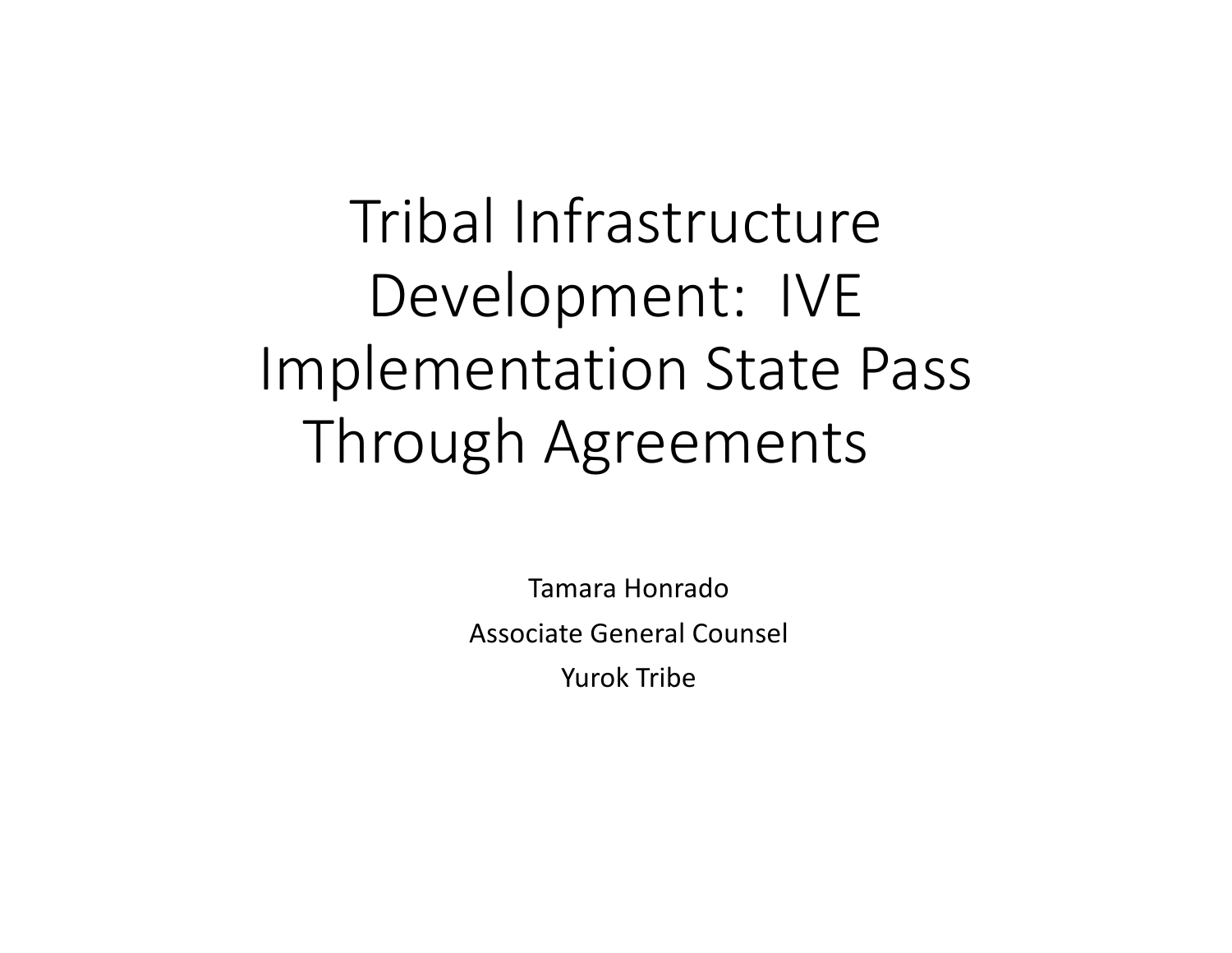## Yurok Health and Human Services

Mission: *To assist tribal members and families achieve independence, self-sufficiency in order to achieve healthy, productive communities; and to provide culturally appropriate quality services.*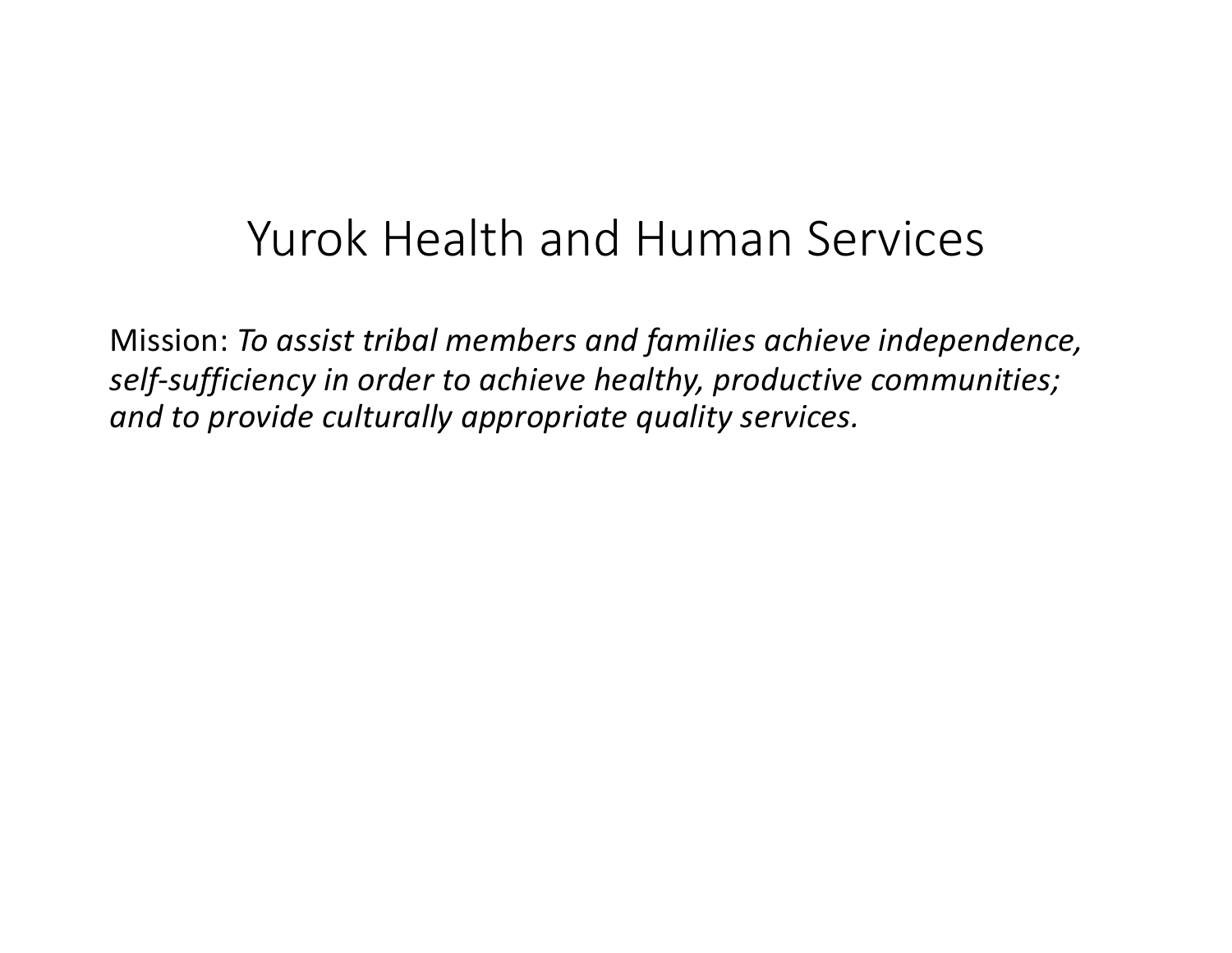## IVB Goals

- Goal 1: Completion and Implementation of direct and/or state Title IV-E Child Welfare agreement and program.
- Goal 2: Foster Care Recruitment and Retention.
- Goal 3: To assist 20 families annually who are at risk of referral, from having their children involuntarily removed.
- Goal 4: To maintain at least a 75% success rate for reunification, long term guardianship or Tribal Customary Adoption for Yurok children in foster care that are co-case managed with Humboldt and Del Norte Counties.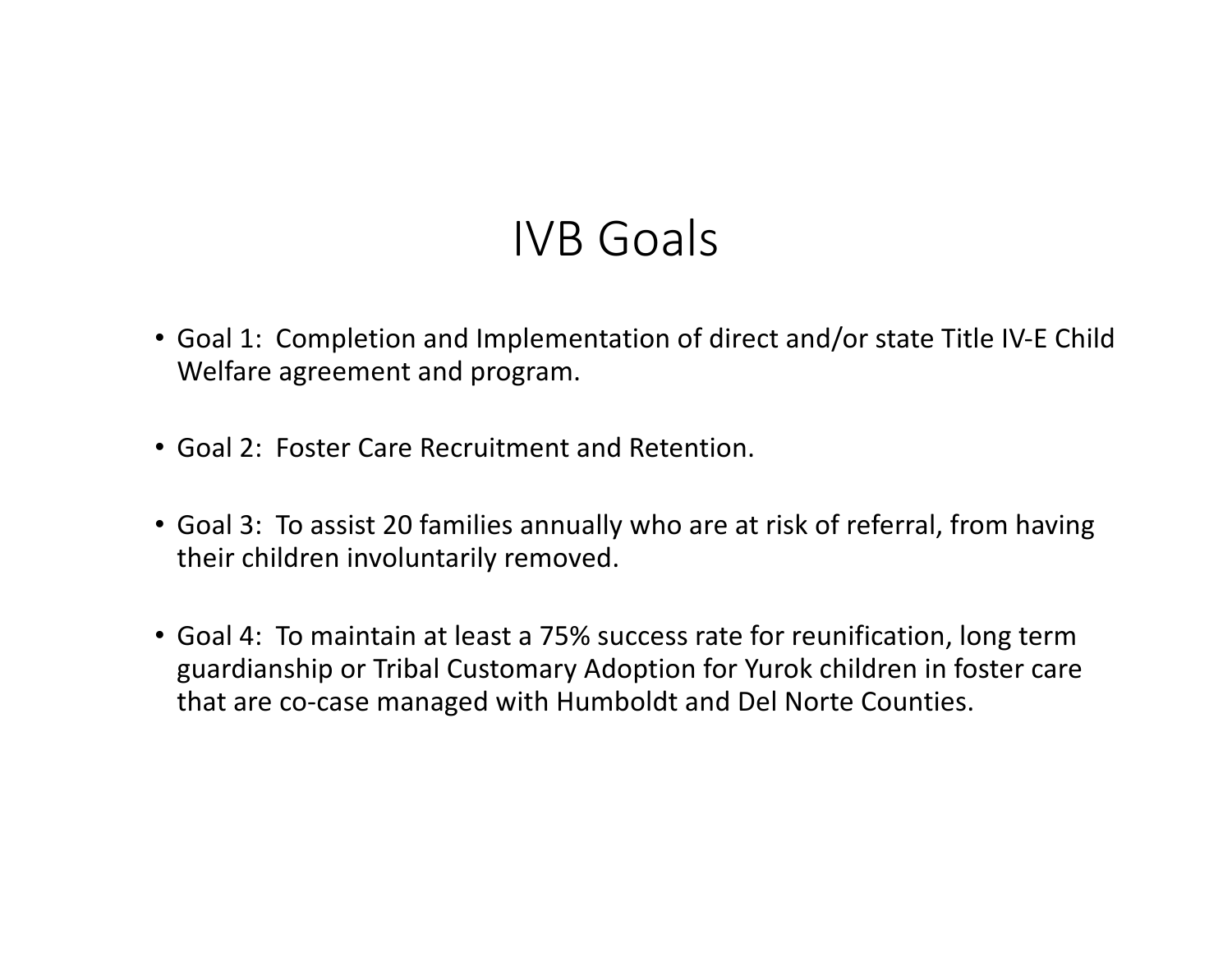# Timeline to IVE

- IVE State Agreement 2010
- Indian Child Welfare Policies and Procedures 2016
- Children's Ordinance 2016
- Various Workplans
	- Collaborative Workplan with CDSS 2021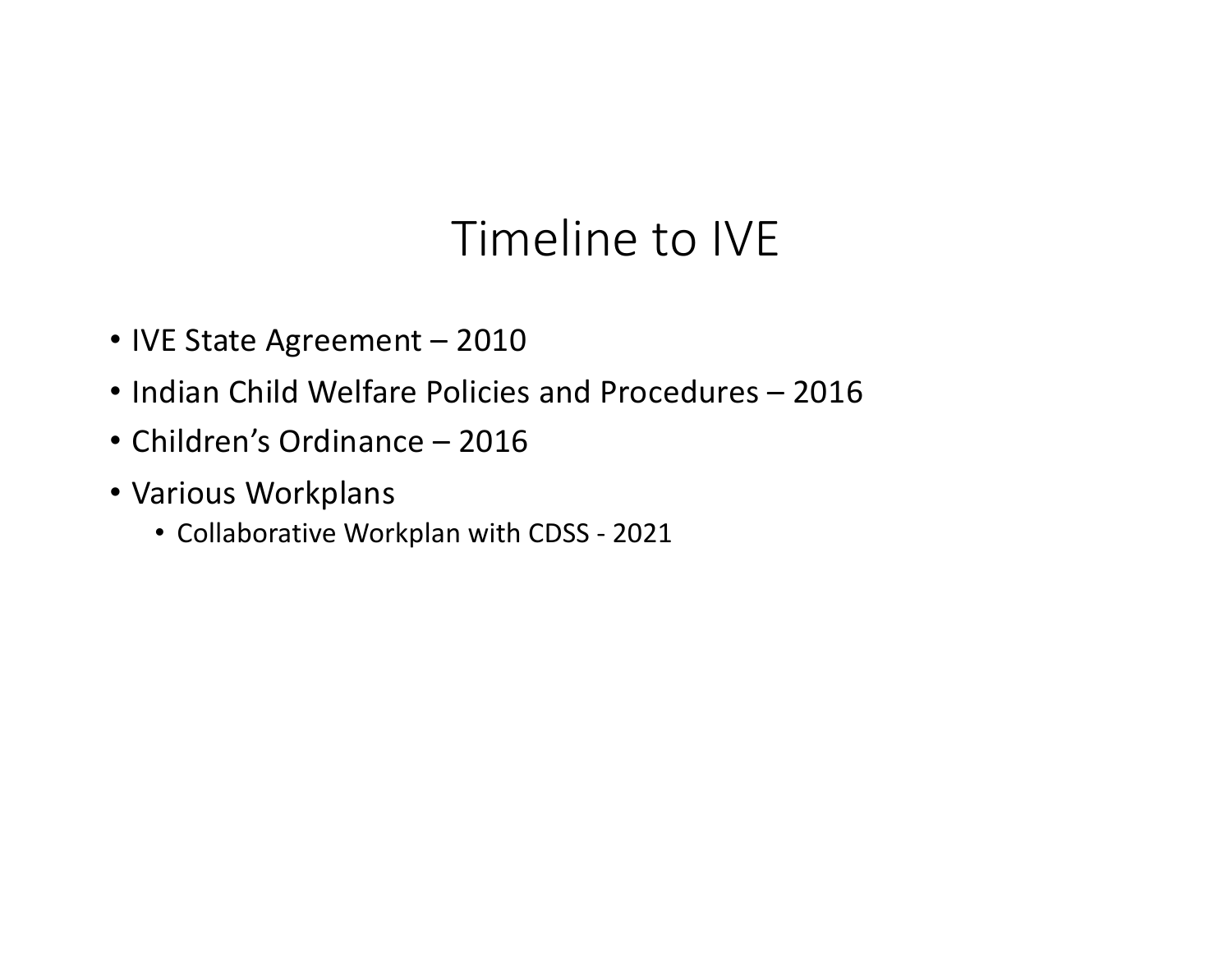#### IVE Matters

- The largest proportion of these children are under the jurisdiction of Humboldt and Del Norte Counties and have ongoing negative outcomes under the care of these systems.
- The Yurok advocates fighting for the safety and well-being of Yurok children spend countless hours advocating for these children and families and attempting to reform these systems with little shown improvement. This lack of improvement continues in spite of an Attorney General Judgement in Humboldt County mandating reforms.
- As the largest Tribe in California, Yurok has a very high number of children involved in the state child welfare system and at the time of the writing of this report that number is approximately 190 children.
- Because of the large number of children that the Tribe would need to care for, resources to provide these services have been an ongoing barrier. Title IV-E funding as the primary mechanism for tribes and states to fund these types of services has therefore been an ongoing goal for the Tribe since 2009. Over the last 12 years there have been starts and stops towards this goal.